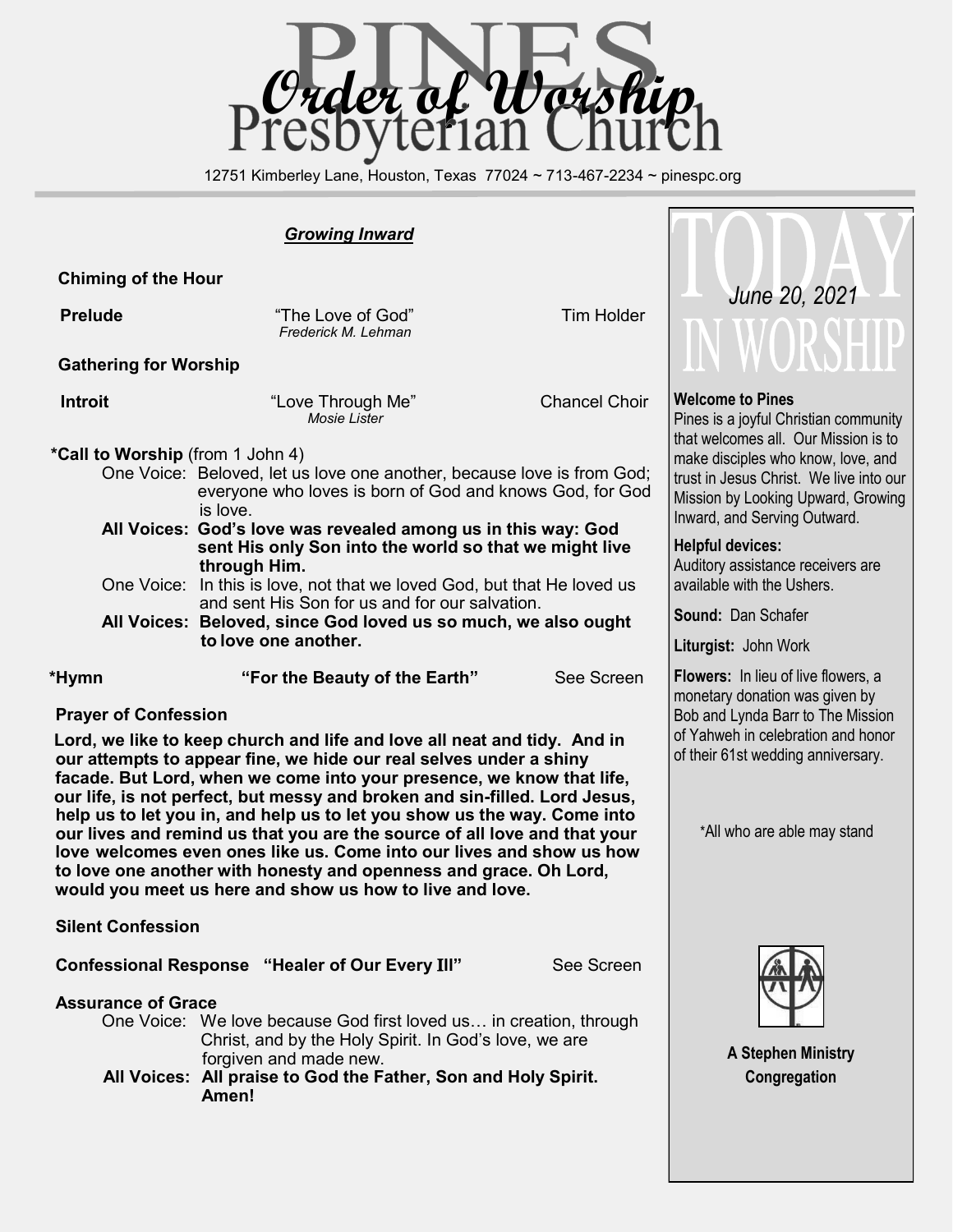#### **\*Gloria Patri** See Screen

**Glory be to the Father, and to the Son, and to the Holy Ghost; As it was in the beginning, is now and ever shall be, world without end. Amen. Amen.** 

#### *Looking Upward*

#### **Children's Message**

 **This, this is where children belong, welcomed as part of the worshiping throng. Water, God's Word, bread and cup, prayer and song: This is where children belong. This is where children belong.**

| <b>First Reading</b>                                       |                                                                    | 1 Corinthians 13:1-8a |  |  |
|------------------------------------------------------------|--------------------------------------------------------------------|-----------------------|--|--|
| <b>Anthem</b>                                              | "Near to the Heart of God"<br>Cleland Boyd McAfee                  | <b>Chancel Choir</b>  |  |  |
| <b>Second Reading</b>                                      |                                                                    | Ephesians 3:14-21     |  |  |
| <b>Sermon</b>                                              | "Being Love"                                                       | Rev. Barbara Retzloff |  |  |
| *Hymn                                                      | "Jesu, Jesu, Fill Us With Your Love"                               | See Screen            |  |  |
| <b>Serving Outward</b>                                     |                                                                    |                       |  |  |
| <b>Minute for Mission</b>                                  |                                                                    | <b>Joy Kreider</b>    |  |  |
| Prayers of the People and the Lord's Prayer                |                                                                    |                       |  |  |
| *Hymn                                                      | "Go to the World"                                                  | See Screen            |  |  |
| *Charge and Benediction                                    |                                                                    |                       |  |  |
| Benediction Response "God Be With You Until We Meet Again" |                                                                    |                       |  |  |
|                                                            |                                                                    | See Screen            |  |  |
| *Sending Out The Light of Christ                           |                                                                    |                       |  |  |
| *Postlude                                                  | "My Savior's Love"<br>Charles H. Gabriel                           | <b>Tim Holder</b>     |  |  |
| Words printed by permission CCLI 998238                    | Portions of our liturgy are from The Abingdon Worship Annual 2020. |                       |  |  |

Copyright © 2019 by Abingdon Press. Used by permission.

 **The Lord's Prayer** Our Father, who art in heaven, hallowed be thy name. Thy kingdom come, thy will be done, on earth as it is in heaven. Give us this day our daily bread; and forgive us our debts, as we forgive our debtors; and lead us not into temptation, but deliver us from evil. For thine is the kingdom and the power and the glory, forever. Amen.

 $\overline{\phantom{a}}$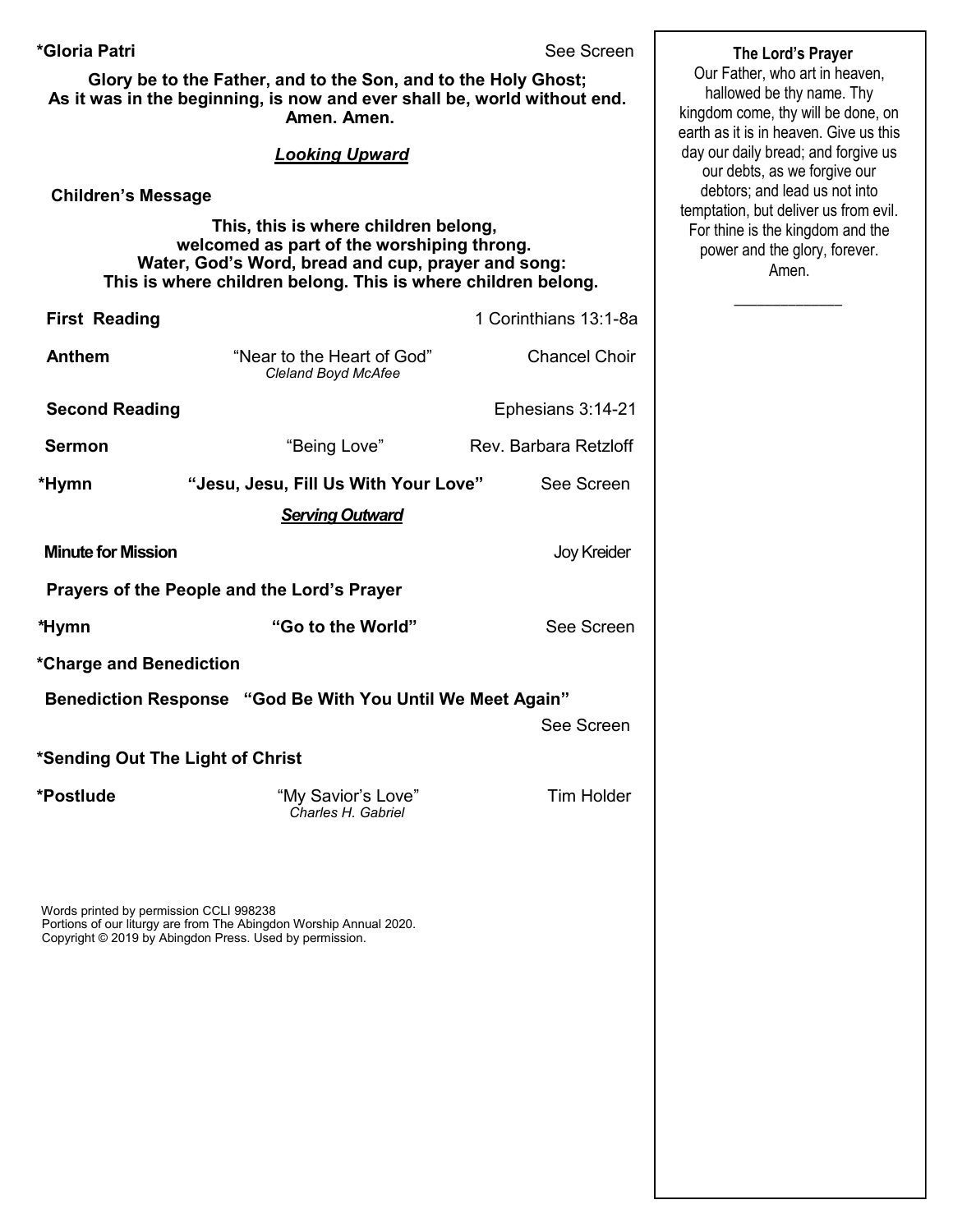# *Calendar for the Week of June 20, 2021*

| Today     | p.m.              | 5:00                                                    |                                                                                                                                                                                   |
|-----------|-------------------|---------------------------------------------------------|-----------------------------------------------------------------------------------------------------------------------------------------------------------------------------------|
| Monday    | a.m./p.m.<br>p.m. | 9:00<br>10:00<br>7:00                                   |                                                                                                                                                                                   |
| Tuesday   | a.m.              | 7:00<br>9:00                                            | Men's Bible Study(Meet by Zoom)                                                                                                                                                   |
| Wednesday | a.m.<br>p.m.      | 9:00<br>1:00<br>7:00<br>8:00                            | Weekly Prayer Team(Meet by Zoom)                                                                                                                                                  |
| Thursday  | a.m.<br>p.m.      | 9:00<br>1:00<br>7:00                                    | Lectionary Bible Study (Meet by Zoom)                                                                                                                                             |
| Friday    | a.m. / p.m.       |                                                         |                                                                                                                                                                                   |
| Saturday  | p.m.              | 6:00                                                    |                                                                                                                                                                                   |
| Sunday    | a.m               | 9:00<br>9:15<br>9:00<br>9:15<br>10:00<br>10:15<br>10:45 | Adult Sunday School Fellowship Hall<br>Youth Sunday SchoolHigh School Room<br>Coffee Fellowship Fellowship Hall<br>Worship ServiceSanctuary/Live Streaming on Web<br>and Facebook |
|           | p.m.              | 5:00                                                    | In-Car-Nation Worship  Family Life Center                                                                                                                                         |



 **SERMON NOTES** 

 $\overline{)}$ 

**Instagram.com/pineshouston**

**Get the latest announcements and reminders right before events happen. Find us here: https://twitter.com/HoustonPines.** 

 **Find us on Facebook facebook.com/PinesPresbyterianChurch** 

 **The newsletter is available in the Narthex for those unable to access it online.**